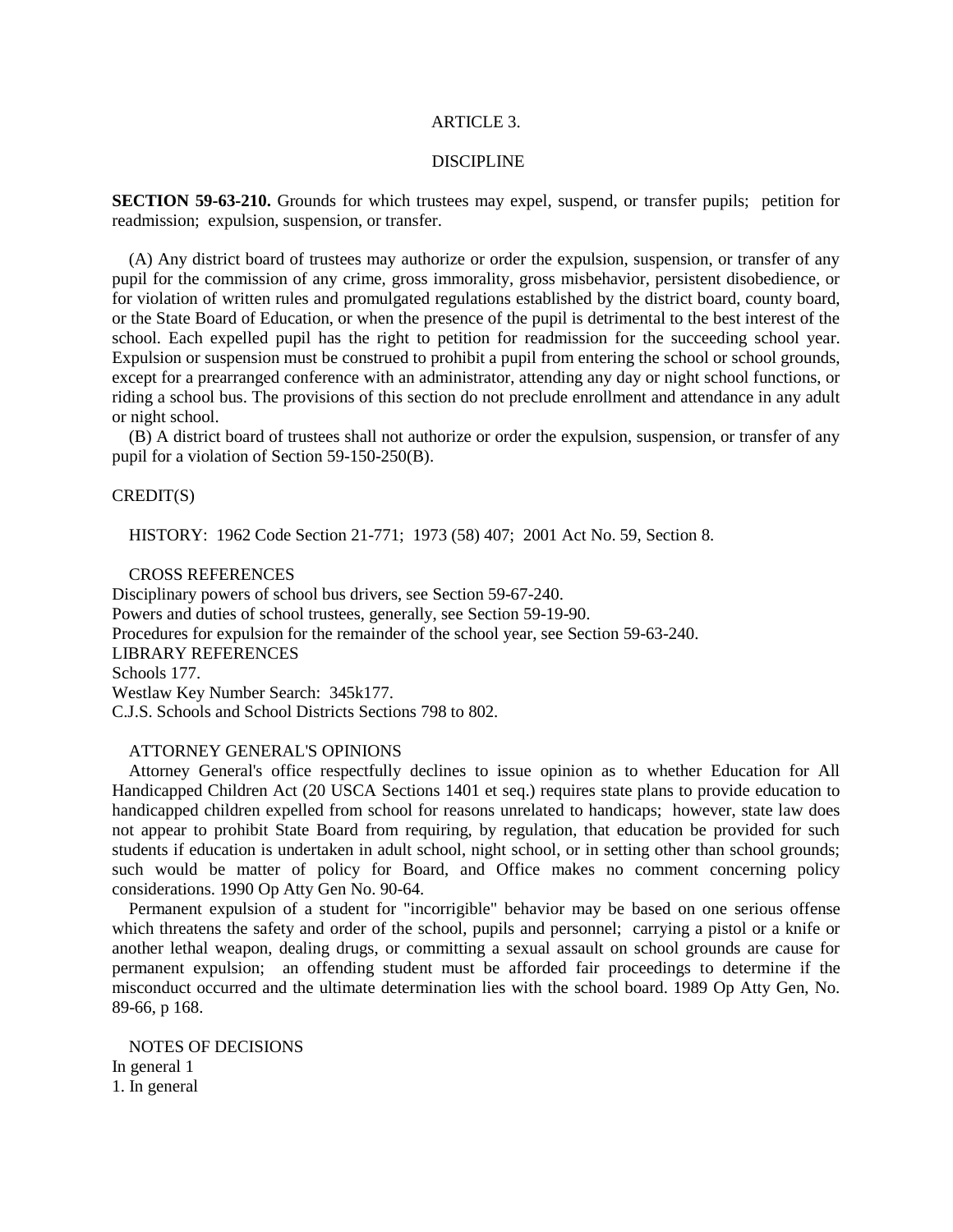Students suspended for three days for vandalizing another school received all the process due in a temporary student suspension when they received notice, an explanation, and an opportunity to respond. Floyd v. Horry County School Dist. (S.C. 2002) 351 S.C. 233, 569 S.E.2d 343. Constitutional Law 4212(2); Education 754

**SECTION 59-63-217.** Barring enrollment of student; grounds; notice and hearing; duration of bar.

(A) In determining whether or not a student meets the standards of conduct and behavior promulgated by the board of trustees necessary for first time enrollment and attendance in a school in the district, the board shall consider nonschool records, the student's disciplinary records in any school in which the student was previously enrolled as these records relate to the adjudication of delinquency in any jurisdiction, within or without this State, of violations or activities which constitute violent crimes under Section 16-1-60, adjudications for assault and battery of a high and aggravated nature, the unlawful use or possession of weapons, or the unlawful sale of drugs whether or not considered to be drug trafficking. Based on this consideration of the student's record, the board may bar his enrollment in the schools of the district.

(B) If the board bars a student from enrolling pursuant to this section, notice must be provided to the student's parent or legal guardian and the student is entitled to a hearing and all other procedural rights afforded under state law to a student subject to expulsion.

(C) The bar to enrollment allowed by this section applies for a maximum of one year. After the bar is lifted, a student may reapply for enrollment and the board shall order the student enrolled if he otherwise meets enrollment criteria.

## CREDIT(S)

HISTORY: 1992 Act No. 506, Section 1; 1993 Act No. 117, Section 2.

#### EDITOR'S NOTE

2010 Act No. 273, Section 7.C, provides:

"Wherever in the 1976 Code of Laws reference is made to the common law offense of assault and battery of a high and aggravated nature, it means assault and battery with intent to kill, as contained in repealed Section 16-3-620, and, except for references in Section 16-1-60 and Section 17-25-45, wherever in the 1976 Code reference is made to assault and battery with intent to kill, it means attempted murder as defined in Section 16-3-29."

LIBRARY REFERENCES Schools 154(1). C.J.S. Schools and School Districts Sections 713 to 715. C.J.S. Civil Rights Sections 127, 130. Westlaw Key Number Search: 345k154(1).

# **SECTION 59-63-220.** Suspension of pupils by administrator.

Any district board may confer upon any administrator the authority to suspend a pupil from a teacher's class or from the school not in excess of ten days for any one offense and for not more than thirty days in any one school year but no such administrator may suspend a pupil from school during the last ten days of a year if the suspension will make the pupil ineligible to receive credit for the school year without the approval of the school board unless the presence of the pupil constitutes an actual threat to a class or a school or a hearing is granted within twenty-four hours of the suspension.

CREDIT(S)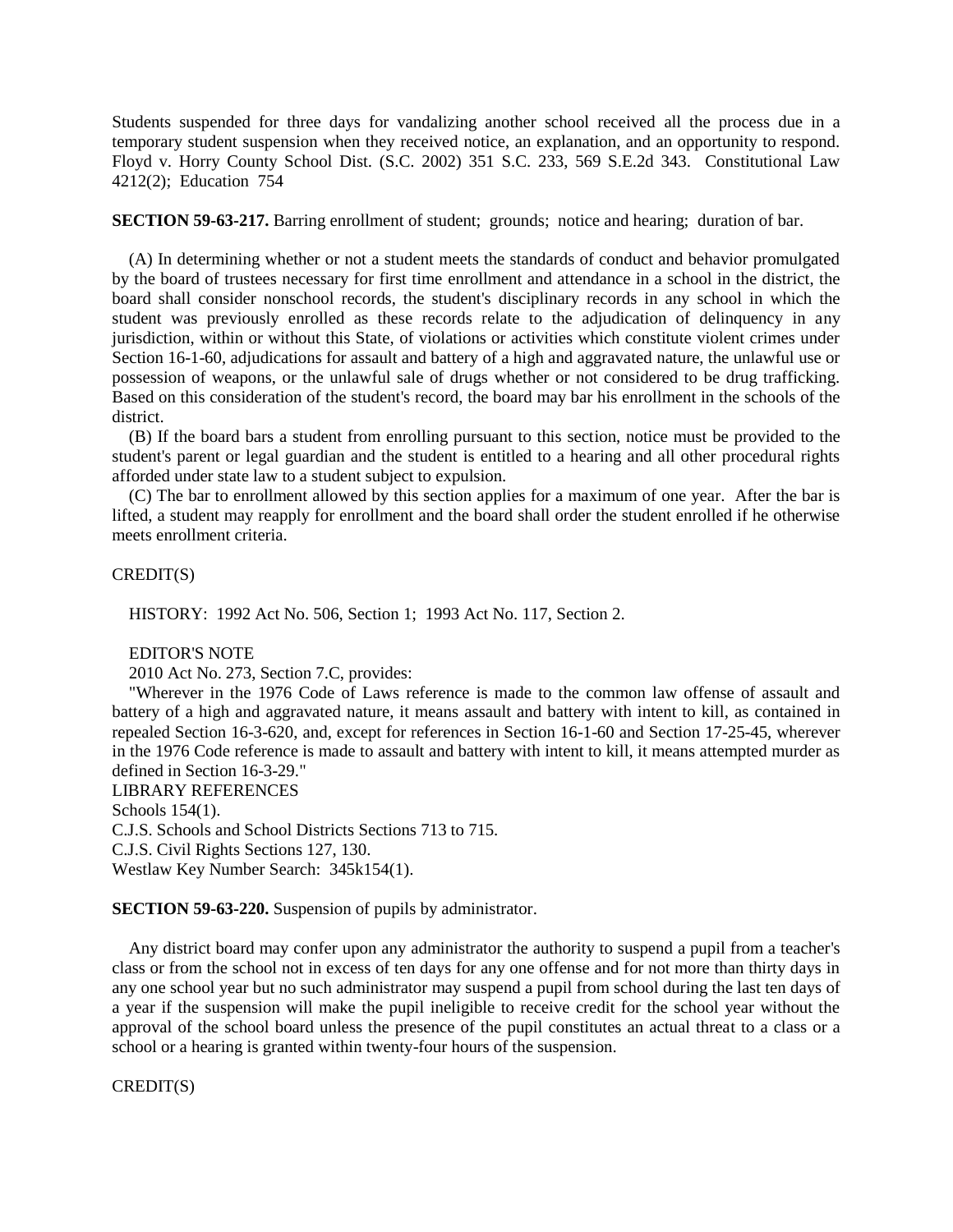HISTORY: 1962 Code Section 21-772; 1973 (58) 407. LIBRARY REFERENCES Schools 177. Westlaw Key Number Search: 345k177. C.J.S. Schools and School Districts Sections 798 to 802.

## ATTORNEY GENERAL'S OPINIONS

The school district superintendent may be appointed to conduct disciplinary hearings as the Board's designee pursuant to Sections 59-63-220 and 59-63-240. 1994 Op Atty Gen, No. 94-51, p. 115.

**SECTION 59-63-230.** Notices of suspensions; conferences with parents or guardian.

When a pupil is suspended from a class or a school, the administrator shall notify, in writing, the parents or legal guardian of the pupil, giving the reason for such suspension and setting a time and place when the administrator shall be available for a conference with the parents or guardian. The conference shall be set within three days of the date of the suspension. After the conference the parents or legal guardian may appeal the suspension to the board of trustees or to its authorized agent.

# CREDIT(S)

HISTORY: 1962 Code Section 21-773; 1973 (58) 407.

# CROSS REFERENCES

School district's requiring adult, who seeks to enroll a child who resides with the adult, to accept responsibility for receiving notices of discipline pursuant to this section, see Section 59-63-32.

LIBRARY REFERENCES Schools 177. Westlaw Key Number Search: 345k177. C.J.S. Schools and School Districts Sections 798 to 802.

## NOTES OF DECISIONS

In general 1

1. In general

The Circuit Court did not have jurisdiction over an action by a student contesting his suspension from high school; a comparison of the statute pertaining to suspension with the statute dealing with that dealing with expulsions shows that the Legislature intended that suspended students not be entitled to a right to appeal beyond "the board of trustees or. .. its authorized agent". Byrd v. Irmo High School (S.C. 1996) 321 S.C. 426, 468 S.E.2d 861, rehearing denied.

**SECTION 59-63-235.** Expulsion of student determined to have brought firearm to school.

The district board must expel for no less than one year a student who is determined to have brought a firearm to a school or any setting under the jurisdiction of a local board of trustees. The expulsion must follow the procedures established pursuant to Section 59-63-240. The one-year expulsion is subject to modification by the district superintendent of education on a case-by-case basis. Students expelled pursuant to this section are not precluded from receiving educational services in an alternative setting. Each local board of trustees is to establish a policy which requires the student to be referred to the local county office of the Department of Juvenile Justice or its representative.

CREDIT(S)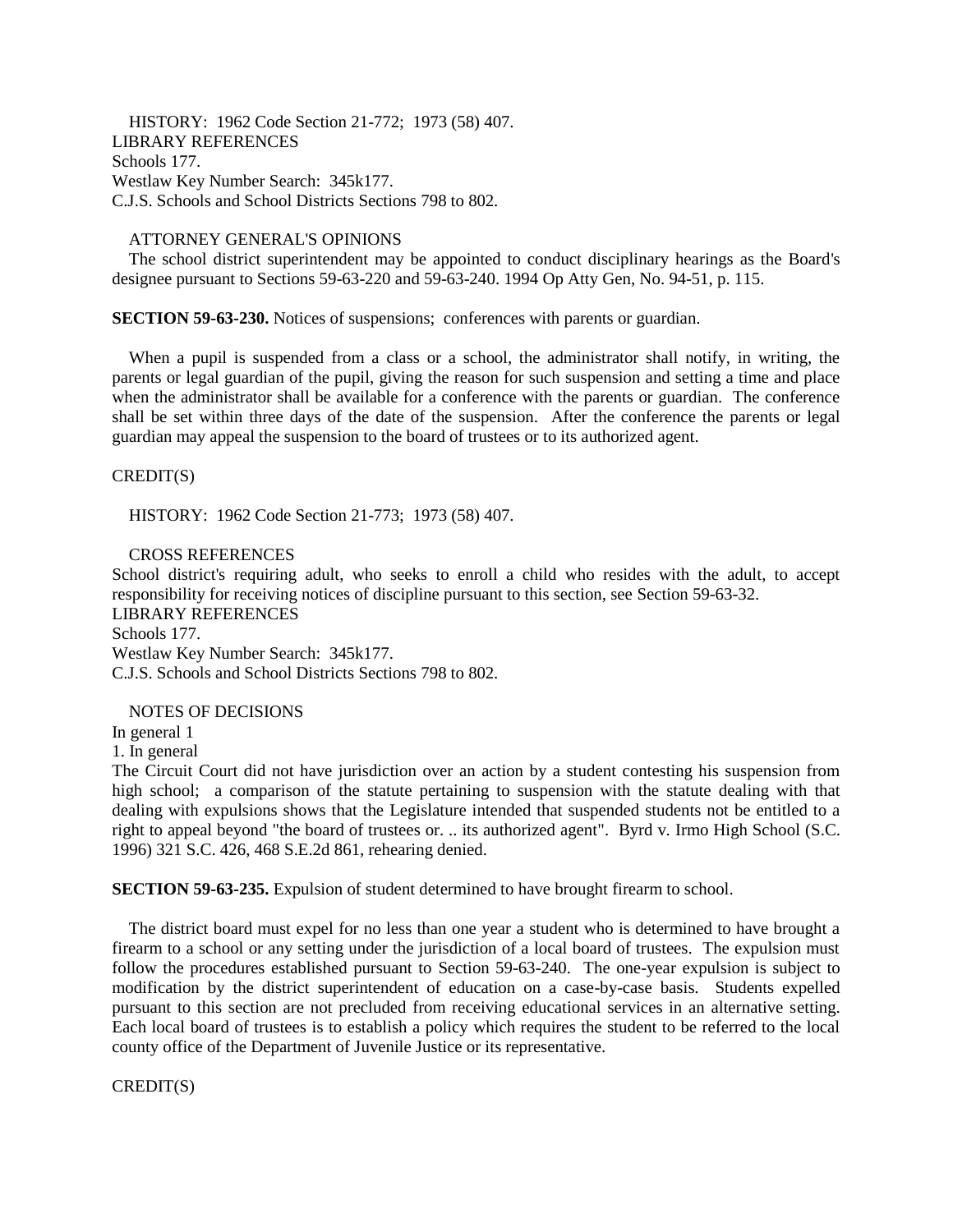HISTORY: 1995 Act No. 39, Section 1. LIBRARY REFERENCES Schools 177. Westlaw Key Number Search: 345k177. C.J.S. Schools and School Districts Sections 798 to 802.

**SECTION 59-63-240.** Expulsion for remainder of year; hearings.

The board may expel for the remainder of the school year a pupil for any of the reasons listed in Section 59-63-210. If procedures for expulsion are initiated, the parents or legal guardian of the pupil shall be notified in writing of the time and the place of a hearing either before the board or a person or committee designated by the board. At the hearing the parents or legal guardian shall have the right to legal counsel and to all other regular legal rights including the right to question all witnesses. If the hearing is held by any authority other than the board of trustees, the right to appeal the decision to the board is reserved to either party. The hearing shall take place within fifteen days of the written notification at a time and place designated by the board and a decision shall be rendered within ten days of the hearing. The pupil may be suspended from school and all school activities during the time of the expulsion procedures. The action of the board may be appealed to the proper court. The board may permanently expel any incorrigible pupil.

CREDIT(S)

HISTORY: 1962 Code Section 21-774; 1973 (58) 407.

CROSS REFERENCES

School district's requiring adult, who seeks to enroll a child who resides with the adult, to accept responsibility for receiving notices of discipline pursuant to this section, see Section 59-63-32. LIBRARY REFERENCES

Schools 177.

Westlaw Key Number Search: 345k177. C.J.S. Schools and School Districts Sections 798 to 802.

#### ATTORNEY GENERAL'S OPINIONS

Permanent expulsion of a student for "incorrigible" behavior may be based on one serious offense which threatens the safety and order of the school, pupils and personnel; carrying a pistol or a knife or another lethal weapon, dealing drugs, or committing a sexual assault on school grounds are cause for permanent expulsion; an offending student must be afforded fair proceedings to determine if the misconduct occurred and the ultimate determination lies with the school board. 1989 Op Atty Gen, No. 89-66, p 168.

The school district superintendent may be appointed to conduct disciplinary hearings as the Board's designee pursuant to Sections 59-63-220 and 59-63-240. 1994 Op Atty Gen, No. 94-51, p. 115.

The state cannot constitutionally require that a student waive his or her due process right to an opportunity to be heard in the event of expulsion as to any disciplinary problems in the future in order to be given a second chance to avoid expulsion for an earlier matter. 1994 Op Atty Gen, No. 94-66, p. 142.

NOTES OF DECISIONS In general 1 Due process 1.5 Review 3 Sufficiency of evidence 2 1. In general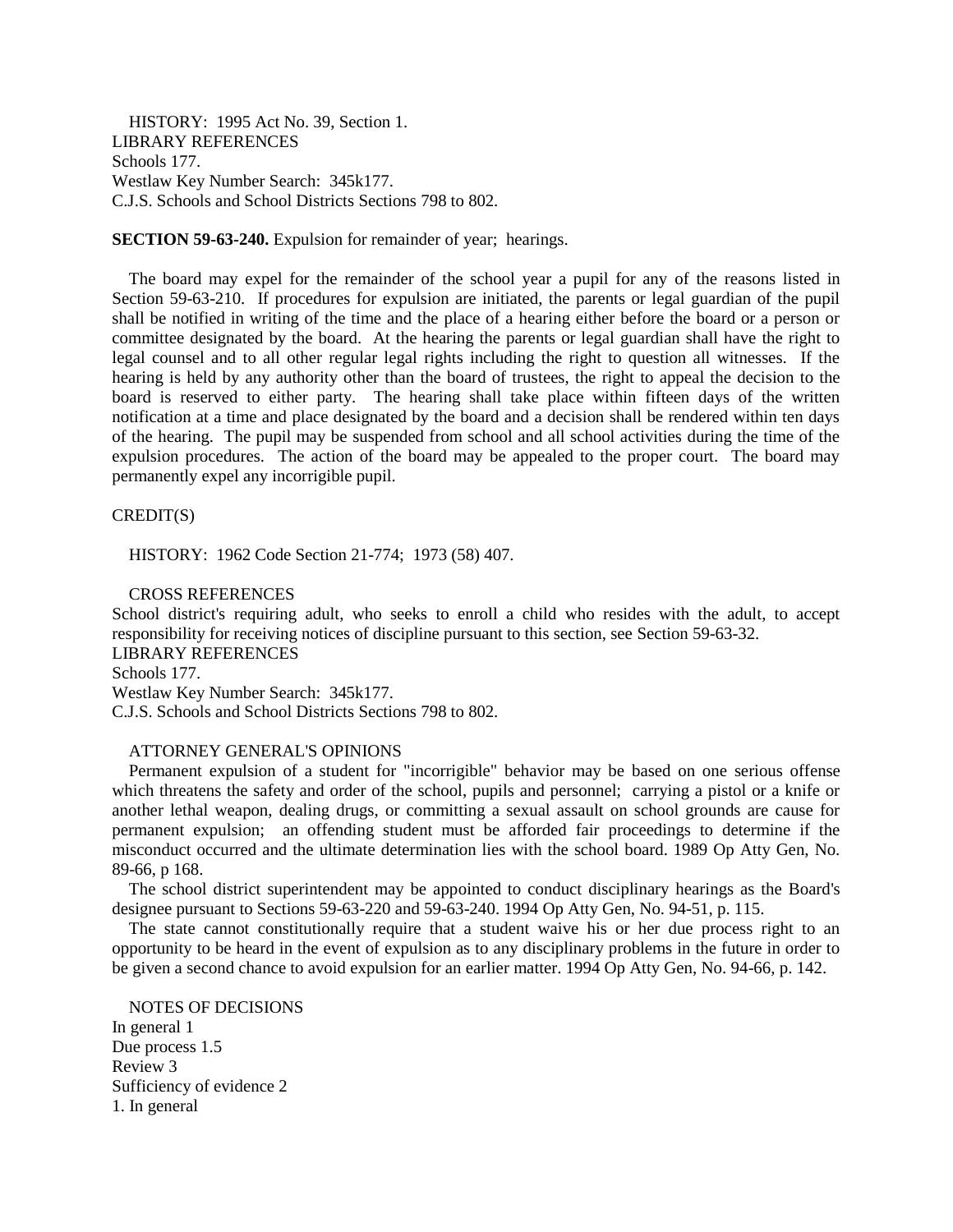Students' reinstatement to school pending an appeal of the school board's expulsion order was effectively prohibited by statute, providing that a student who has been recommended for expulsion may be suspended from school and all school activities during the time of the expulsion procedures, and under these circumstances, a direct appeal would likely have been futile, and thus, students did not have to exhaust administrative remedies since it would be futile to do so. Stinney v. Sumter School Dist. 17 (S.C.App. 2009) 382 S.C. 352, 675 S.E.2d 760, rehearing denied, certiorari granted, reversed 391 S.C. 547, 707 S.E.2d 397. Education 758

Statute allowing school board's decision to suspend or expel student to be appealed to a court did not apply in disciplinary proceeding once hearing officer rejected expulsion and imposed sanction of transfer to alternative school, and thus student's right to appeal hearing officer's decision ended with school board. Davis v. School Dist. of Greenville County (S.C. 2007) 374 S.C. 39, 647 S.E.2d 219. Education 758

The Circuit Court did not have jurisdiction over an action by a student contesting his suspension from high school; a comparison of the statute pertaining to suspension with the statute dealing with that dealing with expulsions shows that the Legislature intended that suspended students not be entitled to a right to appeal beyond "the board of trustees or. .. its authorized agent". Byrd v. Irmo High School (S.C. 1996) 321 S.C. 426, 468 S.E.2d 861, rehearing denied.

1.5. Due process

High school students, who were expelled from school after fighting with other students, and their parents were afforded due process during expulsion process, pursuant to statute governing expulsion, as students and their parents were provided with notice, opportunity to be heard, right to be represented by counsel, and right to present evidence and question witnesses, and fact that students and their parents chose not to be represented by counsel during initial hearing, and fact that they did not present evidence or exercise their statutory right to question witnesses did not create a procedural due process violation. Stinney v. Sumter School Dist. 17 (S.C. 2011) 391 S.C. 547, 707 S.E.2d 397. Constitutional Law 4212(2); Education 752

2. Sufficiency of evidence

Judicial review of a school board's decision regarding whether to expel a student is limited to ascertaining whether the board's decision is supported by substantial evidence. Doe v. Richland County School Dist. Two (S.C.App. 2009) 382 S.C. 656, 677 S.E.2d 610. Education 758

3. Review

For purposes of judicial review to determine whether evidence supports a school board's decision to expel a student, "substantial evidence" is evidence which, considering the record as a whole, would allow reasonable minds to reach the conclusion that the board reached or must have reached in order to justify its action. Doe v. Richland County School Dist. Two (S.C.App. 2009) 382 S.C. 656, 677 S.E.2d 610. Education 758

Court of Appeals cannot substitute its judgment for that of the educational authorities when reviewing school board's decision regarding whether to expel a student. Doe v. Richland County School Dist. Two (S.C.App. 2009) 382 S.C. 656, 677 S.E.2d 610. Education 758

# **SECTION 59-63-250.** Transfer of pupils.

The board or a designated administrator may transfer a pupil to another school in lieu of suspension or expulsion but only after a conference or hearing with the parents or legal guardian. The parents or legal guardian may appeal a transfer made by an administrator to the board.

# CREDIT(S)

HISTORY: 1962 Code Section 21-775; 1973 (58) 407. LIBRARY REFERENCES Schools 154(1). Westlaw Key Number Search: 345k154(1).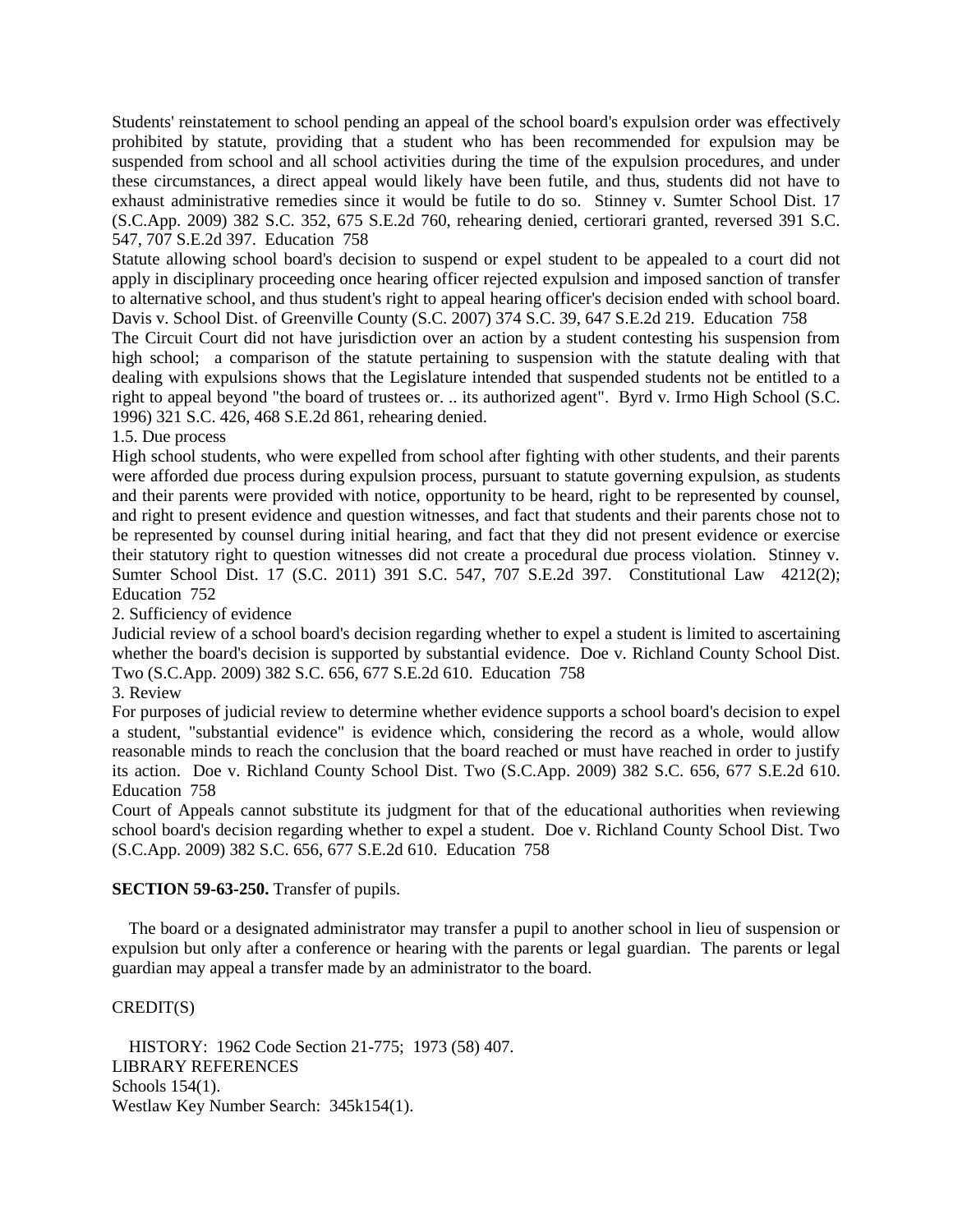C.J.S. Civil Rights Sections 127, 130. C.J.S. Schools and School Districts Sections 713 to 715.

## NOTES OF DECISIONS

In general 1

1. In general

Statute allowing school board's decision to suspend or expel student to be appealed to a court did not apply in disciplinary proceeding once hearing officer rejected expulsion and imposed sanction of transfer to alternative school, and thus student's right to appeal hearing officer's decision ended with school board. Davis v. School Dist. of Greenville County (S.C. 2007) 374 S.C. 39, 647 S.E.2d 219. Education 758 Statute governing the transfer of a student to another school as a disciplinary sanction does not provide for appeal beyond the school board level and thus does allow for appeal of board's decision to a court. Davis v. School Dist. of Greenville County (S.C. 2007) 374 S.C. 39, 647 S.E.2d 219. Education 758

## **SECTION 59-63-260.** Corporal punishment.

The governing body of each school district may provide corporal punishment for any pupil that it deems just and proper.

## CREDIT(S)

HISTORY: 1962 Code Section 21-776; 1973 (58) 407. LIBRARY REFERENCES Schools 176. Westlaw Key Number Search: 345k176. C.J.S. Schools and School Districts Section 797.

## NOTES OF DECISIONS

In general 1 1. In general

Disciplinary paddling of students is not cruel and unusual punishment, and a hearing is not required before it is administered. Ingraham v. Wright, U.S.Fla.1977, 97 S.Ct. 1401, 430 U.S. 651, 51 L.Ed.2d 711.

**SECTION 59-63-270.** Regulation or prohibition of clubs or like activities.

Any district board of trustees may regulate, control, or prohibit clubs or other such activities on school property or during school hours.

## CREDIT(S)

HISTORY: 1962 Code Section 21-777; 1973 (58) 407. LIBRARY REFERENCES Schools 72. Westlaw Key Number Search: 345k72. C.J.S. Schools and School Districts Sections 375, 387 to 389, 396.

#### ATTORNEY GENERAL'S OPINIONS

Public school teachers have inherent authority to establish reasonable rules for their classes and extracurricular activities consistent with school regulations and the law. 1975-76 Ops Atty Gen, No 4425, p 282.